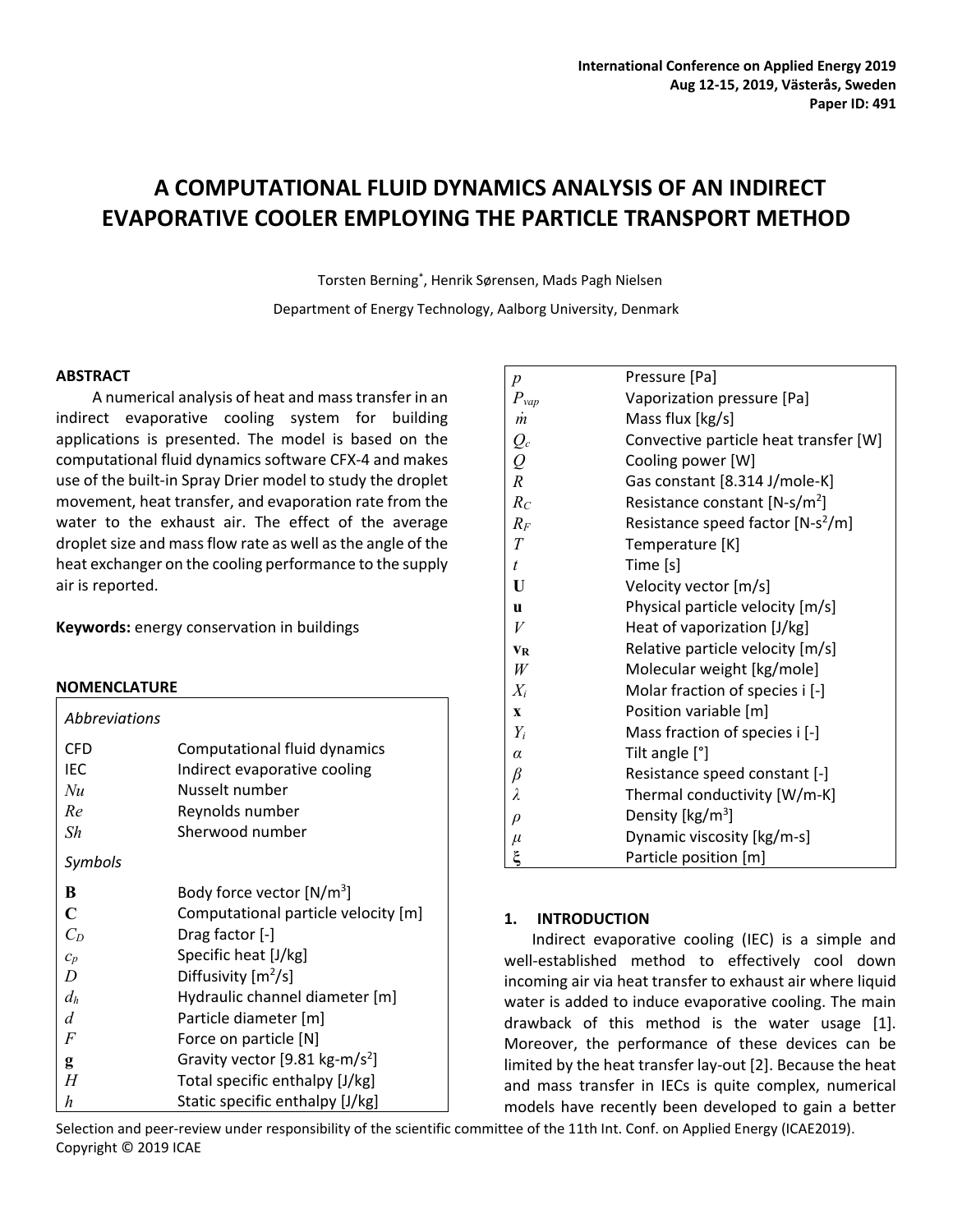fundamental understanding. So far, the majority of modelling studies have employed a two-dimensional. finite element approach (e.g. [2, 3]), despite the fact that the methods of computational fluid dynamics are very well suited for this type of question. Jafarian et al. [1] were among the few who employed the CFD modelling tool Open FOAM to develop a 3—dimensional model of a regenerative IEC and modified the boundary condition on the wet side. In most studies, however, the source of the water was not treated, but it was assumed to exist in form of a thin layer on the wet channel surface.

It is the goal of the current analysis to shed light into the physics occurring during an evaporative cooling process. In particular, the effect of the mass flow rate and the droplet size of the injected water as well as the tilting angle of the IEC was investigated using computational fluid dynamics (CFD) combined with a particle transport model.

# **2. MODEL DESCRIPTION**

The CFD model is based on the commercial software package CFX-4 (ANSYS Inc.), and the implemented Spray Drier model was employed to track the flow of water droplets and the evaporation rate at exhaust side of the heat exchanger. The details of the model will be described below.

#### *2.1 Model geometry and computational grid*

The geometry is three-dimensional and consists of a plate heat exchanger where the primary and secondary air streams are separated by an aluminium sheet. The flow arrangement is counter-flow and the water is sprayed into the secondary air. The primary air stream is also called the product or supply air stream while the secondary air stream is often referred to as the working or exhaust air stream.

The entire geometry as shown in Fig 1 is sub-divided into 9 computational Blocks. Blocks 1-3 represent the primary air region, Blocks 4-6 represent the aluminium sheet which has been defined as a heat conducting solid, and Blocks 7-9 represent the secondary air region.

The actual physical design has corrugated flow channels on both sides to guide the air and to keep the distances between any two channels. Depending on the required total air flow there can be several hundred of these single plates. In our simplified model, the plates are considered to be flat.

In order to account for the corrugated channels, the computational blocks in the center of both air streams (Blocks 2 and 8) are designated as porous media with a resistance term to match the Hagen-Poisseuille equation in the channel direction (*x*-direction) and with a

resistance that is two orders of magnitude higher in the lateral direction (*y*-direction) to prevent cross flow. The droplets that are added to the secondary air stream interact with the flow, but in general are not prevented from crossing channels in the *y*-direction, driven by gravity.



Fig 1: Computational domain.

The overall dimensions are a total length of 45 cm and a height of 30 cm. Owing to symmetry, only half of the channel height is modeled. Thus, the channel height is 2.5 mm and the thickness of the aluminum sheet is 0.5 mm. The computational mesh is an IJK-block structured mesh with hexahedral cells, and it is shown in Fig 2. The total number of cells is 53,000. A grid refinement study has shown that this grid is the best compromise between computational speed and modelling accuracy.



Fig 2: Computational grid and direction conventions.

#### *2.2 Model equations*

For the gas phase, the laminar three-dimensional, steady-state Navier-Stokes equations are solved at both sides of the heat exchanger. In addition, one mass fraction equation for the water vapor is solved for.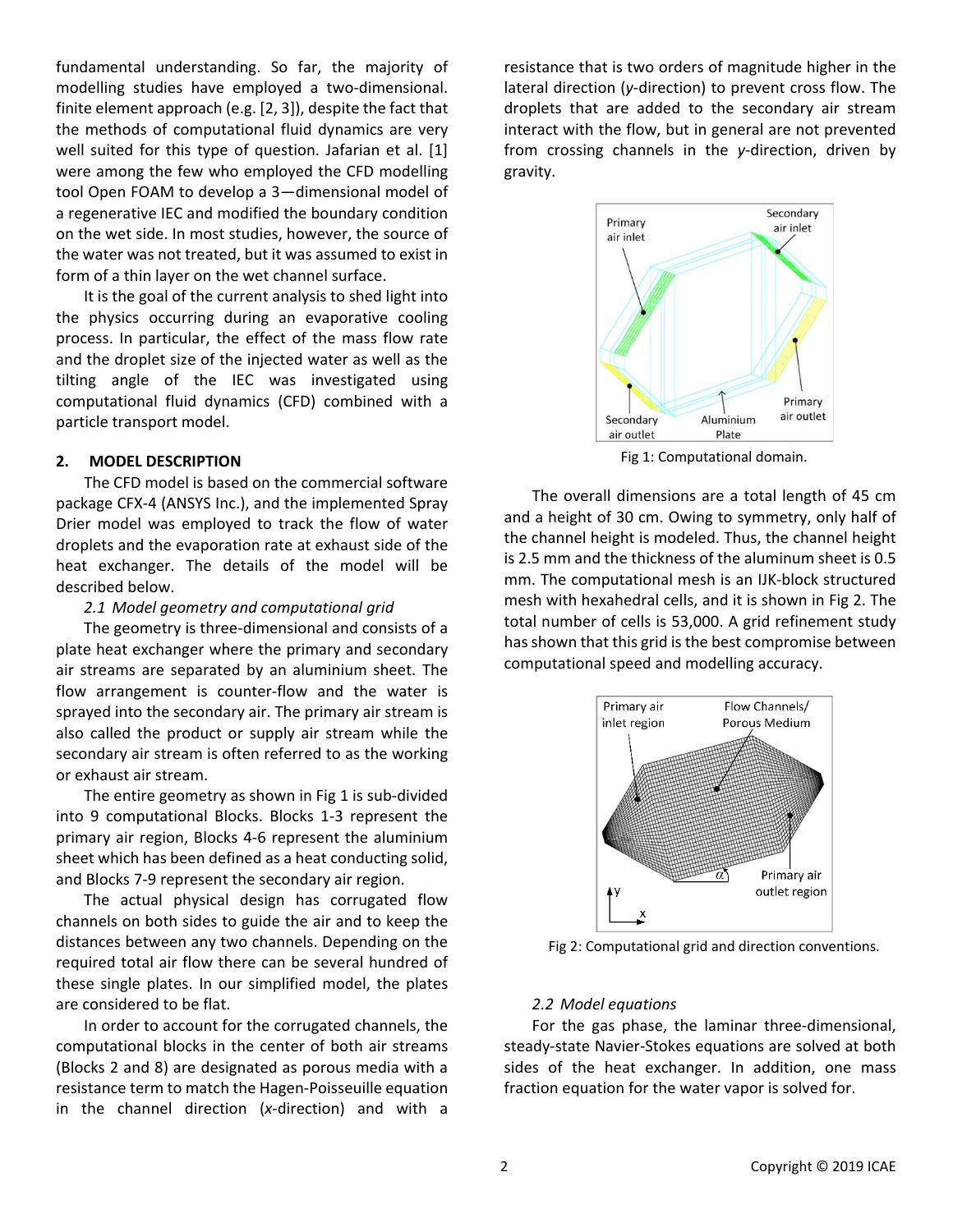The detailed conservation equations are [4]:

 $Mass:$ 

$$
\nabla \bullet (\rho \mathbf{U}) = 0
$$

*Momentum*:

 $\mathbf{B} + \nabla \bullet (-p\delta + (\varsigma - 2/3\,\mu)\nabla \bullet \mathbf{U}\delta)$ 

 $\nabla \bullet (\rho \mathbf{U} \otimes \mathbf{U}) - \mu \Big( \nabla \mathbf{U} + \big( \nabla \mathbf{U} \big)^T \Big) =$ 

*Energy:*  $\nabla \cdot (\rho \mathbf{U} H) - \nabla \cdot (\lambda \nabla T) = 0$ 

In the momentum equations, **B** is the body force [4]:

$$
\mathbf{B} = \mathbf{B}_{\mathbf{F}} - \left(\mathbf{R}_{\mathbf{C}} + \mathbf{R}_{\mathbf{F}} \left| \mathbf{v} \right|^\beta \right) \mathbf{v}
$$

In order to model the Hagen-Poisseuille equation in the channels of the heat exchanger (Blocks 2 and 8),  $B_F$ and  $R_F$  were set to zero and only the resistance constant  $R<sub>C</sub>$  was specified:

$$
\mathbf{R}_{\mathbf{C}} = 32 \,\mu \big/ d_h^2
$$

Here, *dh* is the hydraulic diameter of the channels (4.24 mm). The porosity in the channel regions is set to 0.5, and this leads to an acceleration of the fluxes in the channel region compared to the inlet region.

In the energy equation, *H* is the total enthalpy that depends on the static (thermodynamic) enthalpy *h(T, p)* according to [4]:

 $H = h + 1/2 U^2$ 

The thermal conductivity is denoted *λ*. In the solid region the energy equation simplifies to:

 $\nabla \bullet (\lambda_{\rm s} \nabla T) = 0$ 

The system of equations is closed by the ideal gas law:

 $\rho = pW/RT$ 

Where *W* is the molecular weight of air (28.84 kg/kmol) and *R* is the universal gas constant.

The conservation equation for water vapor in the gas phase is [4]:

 $\nabla \bullet (\rho \mathbf{U} Y_{H, o}) - \nabla \bullet (\rho D \nabla Y_{H, o}) = 0$ 

Where  $Y_{H2O}$  is the mass fraction of water vapor and *D* is the binary diffusion coefficient of water vapor in air  $(2.16\times10^{-6} \text{ m}^2/\text{s})$ .

For the particle transport model in the Lagrangian reference frame, the partial differential equation is solved. This equation for the position of a particle is given as [4]:

 $d\mathbf{\xi}/dt = \mathbf{C}$ 

Where ξ is the computational position, *t* is time and **C** is computational velocity. The latter is obtained from the physical velocity of the particles **u** according to [4]:

 $C = (dx/d\xi)^{-1}$ **u** 

The momentum equations for the disperse phase result directly from Newton's second law [4]:

 $m \left( d\mathbf{u}/dt \right) = \mathbf{F}$ 

where **F** is the force on the particle and *m* is its mass. The major component of the force term is the drag exerted on the particle by the continuous phase [4]:

$$
\mathbf{F}_D = 1/8 \pi d^2 \rho \mathbf{C_D} |v_R| v_R
$$

where the drag factor is given by [4]:

 $C_D = 24/Re(1 + 0.15Re<sup>0.687</sup>)$ 

And the particle Reynolds number is defined as [4]:

 $\text{Re} = (\rho |v_R|d)/\mu$ 

In addition to the drag force, the buoyancy force is accounted for [4]:

$$
\mathbf{F}_B = 1/6 \pi d^2 (\rho_P - \rho) \mathbf{g}
$$

In the CFX-4 Spray Drier model that we employed the particle mass transfer depends on whether the particle is above or below the boiling point which is described by Antoine's equation:

$$
P_{vap} = \exp\left(A - B/(T + C)\right)
$$

If the saturation pressure is given in [Pa] and the temperature in [K], then the coefficients for water are A=23.296, B=3816.44 and C=-46.13 [4].

When the particle is above the boiling point, the mass transfer is determined by the convective heat transfer [4]:

$$
dm/dt = -Q_C/V
$$

where *V* is the heat of vaporization (2.265 $\times$ 10<sup>6</sup> J/kg). The rate of convective heat transfer is given by [4]:

$$
Q_C = \pi d\lambda Nu(T_G - T)
$$

where  $\lambda$  is the thermal conductivity of the fluid,  $T_G$ and *T* are the temperature of the fluid and the particle, and *Nu* is the Nusselt number given by [4]:

$$
Nu = 2 + 0.6 \,\text{Re}^{0.5} \left(\mu \, c_P / \lambda \right)^{1/3}
$$

where  $c_p$  is the specific heat of the fluid (4186 J/kg). When the particle is below the boiling point the mass transfer is given by [4]:

 $dm/dt = \pi dDSh(W_C/W_G) \log(1 - X/1 - X_G)$ 

Here,  $W_C$  and  $W_G$  are the molecular weights of the vapor and the mixture in the continuous phase, while *X* and *XG* are the molar fractions in the drop and in the gas phase. Finally, the Sherwood number *Sh* is given by [4]:

$$
Sh = 2 + 0.6 \,\text{Re}^{0.5} \left( \frac{\mu}{\rho D} \right)^{1/3}
$$

Where *D* is the diffusivity.

# *2.3 Boundary Conditions*

The simulations in this study were conducted for similar conditions as prior experiments. The inlet velocities on both sides was 2.44 m/s which corresponds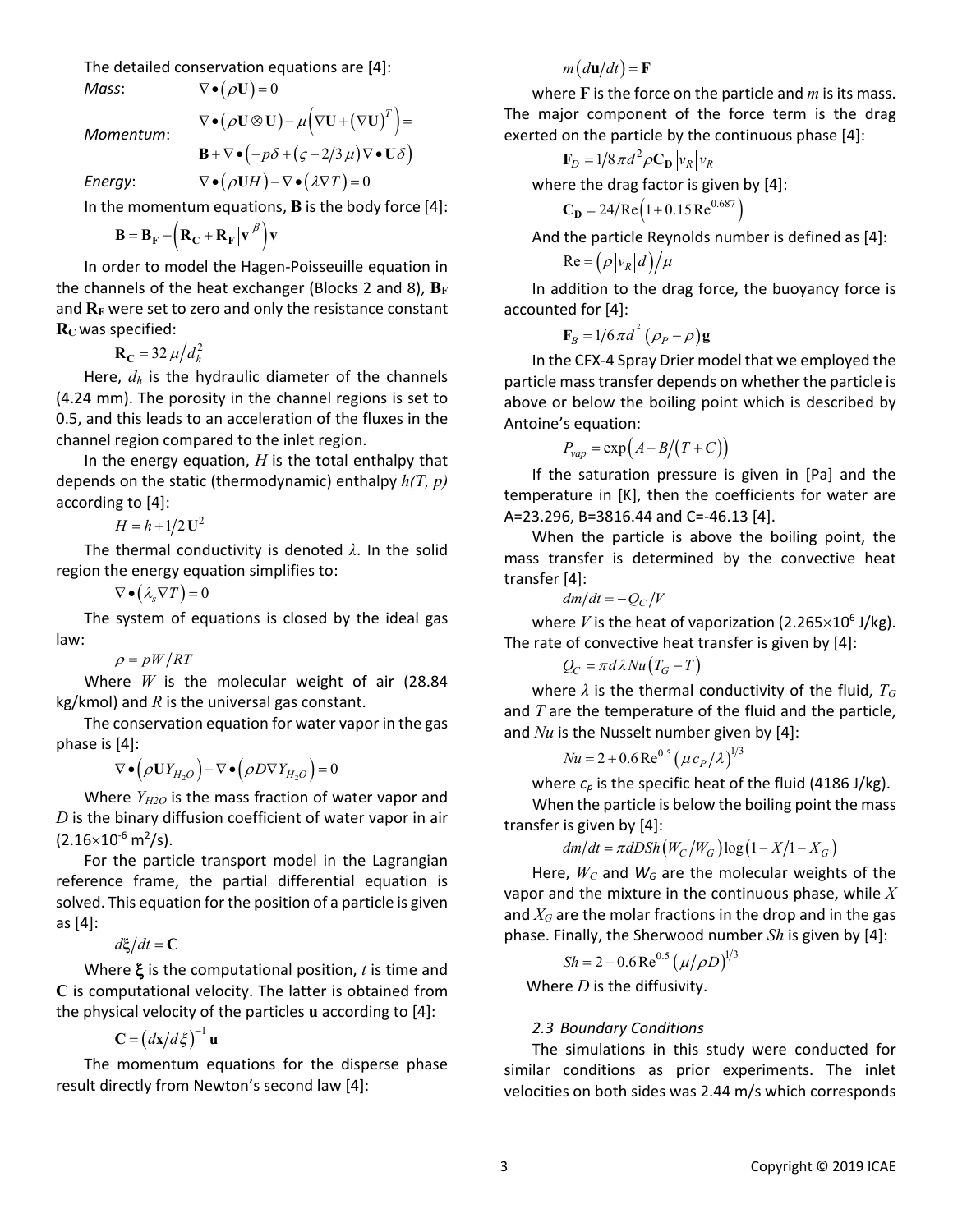to the nominal load of the actual design. The inlet relative humidities were 60% on both sides and the inlet temperatures were 26  $^{\circ}$ C. This resulted in mass flow rates of  $1.22 \times 10^{-3}$  kg/s at both inlets. The amount of water added at the exhaust side in the base case was  $10\times10^{-6}$  kg/s. The diameter size distribution was a Rossin Rammler distribution with an prescribed average droplet size and a spread of 3. 200 particles were tracked in 4 different droplet sizes. At both outlets, ambient pressure was applied while zero-gradient conditions were imposed for all other transport equations. Finally, symmetry conditions were applied at the high-z and lowz interfaces.

# **3. RESULTS**

In the current study, the average droplet diameter, the mass flow rate of the water and the tilting angle of the heat exchanger was varied. The parameters are summarized in Table 1.

| Case # | $m_{water}$ | $d_{ave,droplet}$ | Tilt $\alpha$<br><b>FOT</b> | $m_{air}$ |
|--------|-------------|-------------------|-----------------------------|-----------|
|        | [g/s]       | microns           |                             | [g/s]     |
|        | 0.01        | 50                |                             | 1.22      |
| າ      | 0.01        | 50                | 30                          | 1.22      |
| 3      | 0.01        | 20                | 30                          | 1.22      |
|        | 0.01        | 10                | 30                          | 1.22      |
|        | 0.02        | 10                | 30                          | 1.22      |

Table 1: Summary of cases and key parameters.

The most interesting results of the particle transport model are the particle tracks and the local evaporation rate. Figure 3 shows exemplarily the particle tracks and the particle temperature. The streamlines suggest only a weak effect of gravity. In prior experiments, the tilting effect was found to be quite large and the system performance was best at a tilting angle of 30<sup>o</sup>.



Fig 3: Particle tracks and temperatures.

The calculated temperature distribution on the exhaust side as well as the corresponding distribution on the supply side are exemplarily shown in Fig 4 and Fig 5 for Case #3. In both cases the plane shown is located in the middle of the channel domain. Owing to the random distribution of the particles, the temperature distribution is fairly uneven, but this has no impact on the calculated temperature distribution at the supply side and the calculated cooling power.



Fig 4: Temperature distribution at the exhaust side.



Fig 5: Temperature distribution at the supply side.



Fig 6: Relative humidity distribution at the exhaust side.



Fig 7: Pressure distribution at the exhaust side.